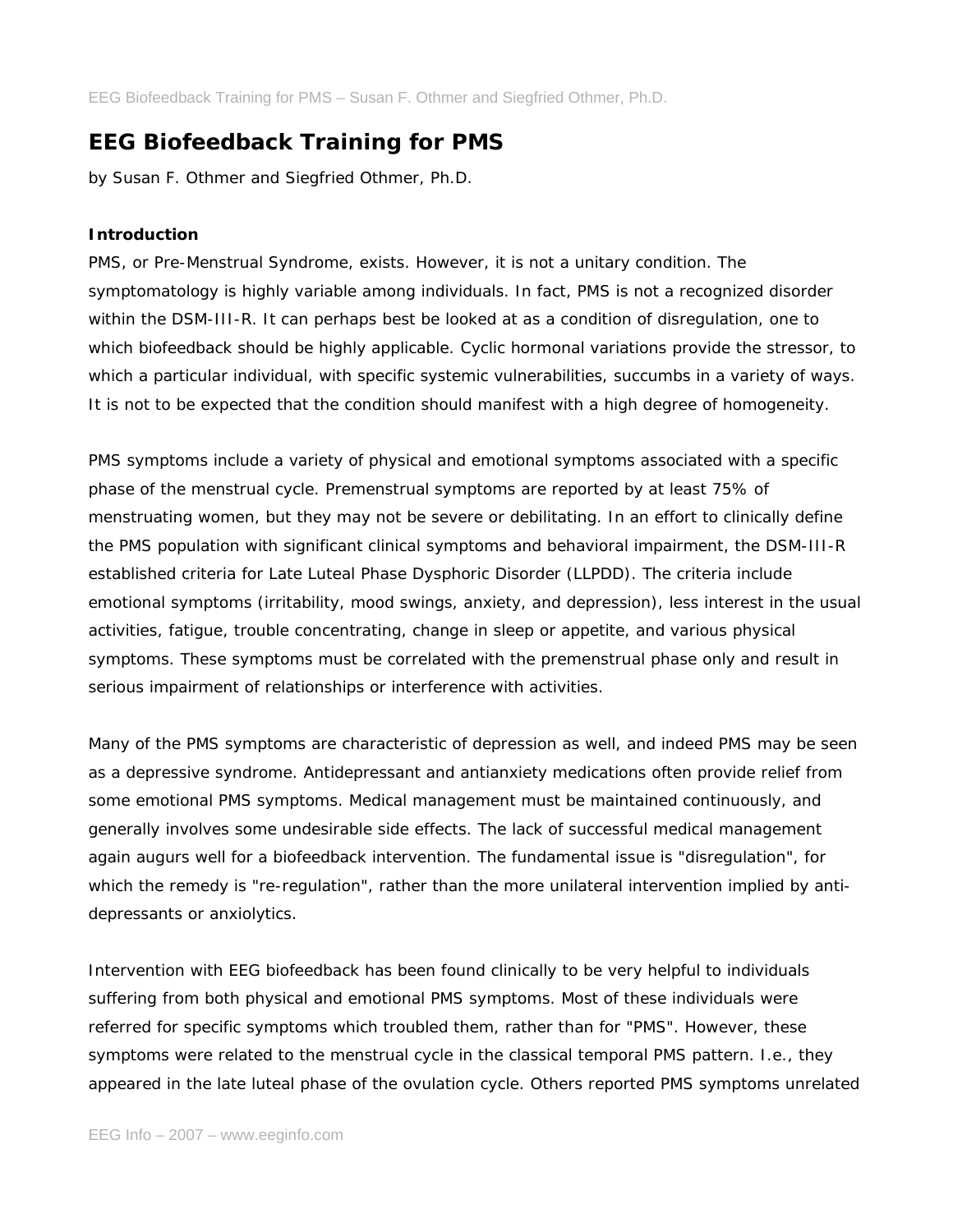to their referral. Regardless of whether a person was referred for PMS or for specific symptoms, the training of the person revolved to a large degree around the constellation of symptoms associated with PMS. Our own criteria of training outcome usually included assessment of remediation of this constellation of symptoms.

At its best, biofeedback training addresses itself to the whole individual, not to a particular symptom. And also at its best, biofeedback addresses itself to the condition of "disregulation" globally, rather than with respect to a particular symptom. The fact that EEG biofeedback simultaneously addresses a broad spectrum of symptoms successfully is powerful support for the view that training the brain directly addresses conditions of disregulation in their largest generality. Conversely, assessment of progress with EEG training requires survey of all of the client's relevant symptomatology. Under conditions of cortical "disregulation" in our client population, almost irrespective of etiology, PMS symptoms were usually reported at intake. Conversely, when such "disregulation" was successfully remediated, this would usually manifest in the PMS symptoms as well. The premenstrual syndrome can almost be taken as a paradigm for "cortical disregulation" in menstruating women.

From this global perspective on PMS, it follows that the appropriate training protocol relates to the underlying deficiency in control mechanisms rather than to the specific symptoms which manifest. Hence, the constellation of symptoms, as well as the results of testing, are used to elicit whether the person tends toward under-or over-arousal, and to the presence of various instabilities, or volatilities in behavior. Then a priority is placed on which protocol is to be used first. This priority certainly takes into account the predominant symptoms which brought the client to us in the first place. However, that is by no means the only, or even the primary, concern.

We have stated above that PMS symptoms are to be seen in the context of underarousal. Nevertheless, symptoms we normally regard as related to overarousal, such as migraine headaches or anxiety, may be observed as well. This is true not only for PMS, but for underarousal in general. Both hyperactivity and hypoactivity arise out of the ground of underarousal. Anxiety is frequently seen in the context of depression. By increasing cortical activation via EEG training, we increase cortical control and physiological self-regulation which also addresses overarousal conditions.

## **A Discussion of Mechanisms**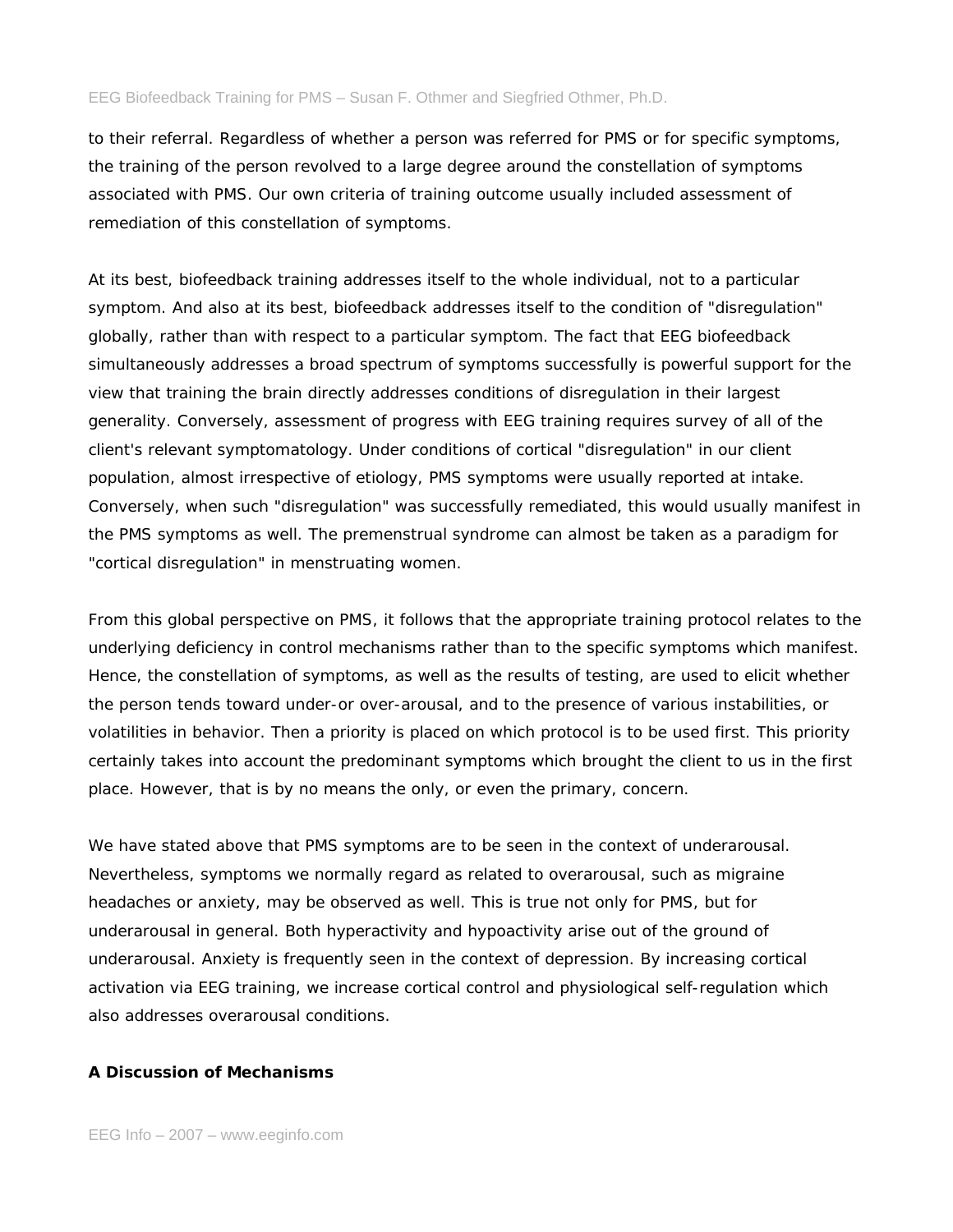To date, biofeedback in general has been largely oriented toward conditions of over-arousal, i.e. anxiety, hypervigilance, adverse stress response, etc. Biofeedback has had little to offer for conditions of underarousal such as depression. EEG biofeedback is the singular exception. EEG biofeedback has been used most extensively to date with epilepsy and with Attention Deficit Disorder. The latter is fundamentally a condition of underarousal, and remediation with EEG biofeedback is understood to be facilitated by restoration of autonomous regulation of arousal. With epilepsy the matter is less immediately clear. However, epilepsy can be subsumed in the larger category of traumatic brain injury, inasmuch as at least forty percent of epilepsy cases are traceable to known instances of traumatic brain injury. And depression is an almost universal concomitant of traumatic brain injury. It may also be noted that behavioral management techniques for epilepsy revolve almost completely around overt management of arousal level by the individual. Hence, efficacy of the EEG training for epilepsy may also be seen in terms of "reregulation of arousal", as well as increasing the stability of a hyperexcitable cortex.

It is likely that both elements are present in the remediation of PMS by EEG biofeedback: normalization of control of arousal, and broadening the range of cortical stability. The former is applicable to the emotional symptoms and to pain. The latter is applicable specifically to such symptoms as migraine headaches, as well as perhaps to the more extreme behaviors sometimes observed with sudden onset, such as rages and paranoias.

# **EEG Training Protocols**

EEG biofeedback training fits a learning model. The brain is challenged in a particular way, and over time, it acquires the skill to meet the challenge. As it does so, the threshold of success is adjusted to maintain the challenge. The process is continued until symptomatic relief is obtained. The training goals relate to narrow frequency bands within the lower end of the beta frequency range, 12-18 Hz. Most commonly, the frequency bands trained are 12-15 Hz (SMR band), or the 15-18 Hz band (which we call "beta"). For some cases, a filter intermediate to these is found to be appropriate: 13.5-16.5 Hz (which we call "15 Hz"). Accompanying the training of activity in these narrow bands is an inhibit function which is used to discourage large amplitude activity in the low frequency bands ("theta," or 4-7 Hz), and in the higher beta range (22-30 Hz, in our implementation). The lower frequency activity is a concomitant of underarousal or a deficiency in cortical stability. Excessive high-frequency activity is a concomitant of anxiety, alcoholism, drug addiction, hypoglycemia, or mania. Excessive EMG activity also is observable in this band.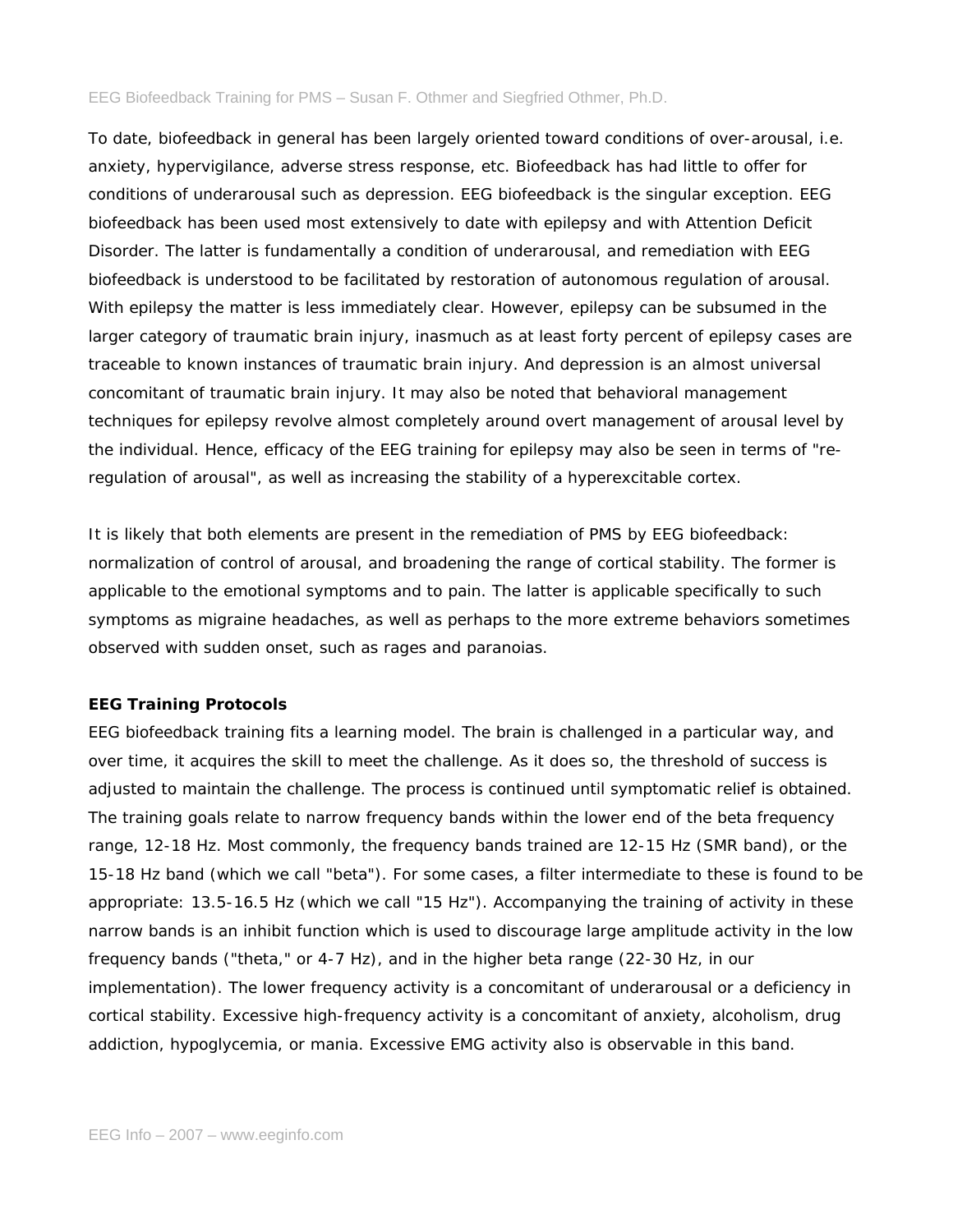The training in the low beta range is deemed to be successful because the mechanisms by which activation is modulated, and by which the intrinsically excitable cortex is stabilized, is operative in this frequency range. This thalamocortical regulatory mechanism, which also governs the sleep/wake cycle, has recently been elucidated by M. Steriade. Confirmation of this mechanism is found from the fact that training slightly different frequency bands within the low beta region achieves quite different results in terms of physiological arousal.

The intake interview, baseline EEG, family history questionnaire, and results of testing are all used to specify the appropriate EEG training protocol at the outset. Testing in connection with PMS consists of the T.O.V.A., a computerized continuous performance test. This test helps to clarify where the individual is functioning with respect to the variable of arousal (underarousal/overarousal). This information is then used to specify the appropriate training frequency band. The clinical choices to be made consist not only of selection of the appropriate reward frequency band, but also the selection of the appropriate cortical site.

Nearly all of the training for PMS with the SMR/beta protocols is performed at the standard sites C3, Cz, or C4. In fact, the vast majority is done with beta training (15-18 Hz) at C3. The results of the training observed from session to session will then confirm the initial site and band-pass filter selection, or indicate the need for a change to a different training configuration. Since the training is not necessarily being conducted during a symptomatic period, the cues may be subtle. The client is questioned in detail about changes in sleep patterns, pain symptoms, mental functioning, etc. Changes in PMS symptoms are usually seen with the very next period after onset of the training. Any training sessions conducted during the symptomatic period are particularly illuminating with respect to the clinical choice of protocol.

## **Clinical Outcomes**

The very nature of biofeedback makes it difficult to establish good criteria for clinical outcomes by which results can be compared among practitioners and among a variety of approaches. First of all, the criteria of success should only be applied to those who have in fact completed a significant number of training sessions. In our experience, the number of sessions required ranges from twenty to forty. On the other hand, those who are not progressing with the training for one reason or another are not usually encouraged to continue to that point. Hence, the group to which criteria of success may be properly applied has already become "selected for success" to some degree. Given that caveat, it is our experience that on the order of 90% of those who stay committed to